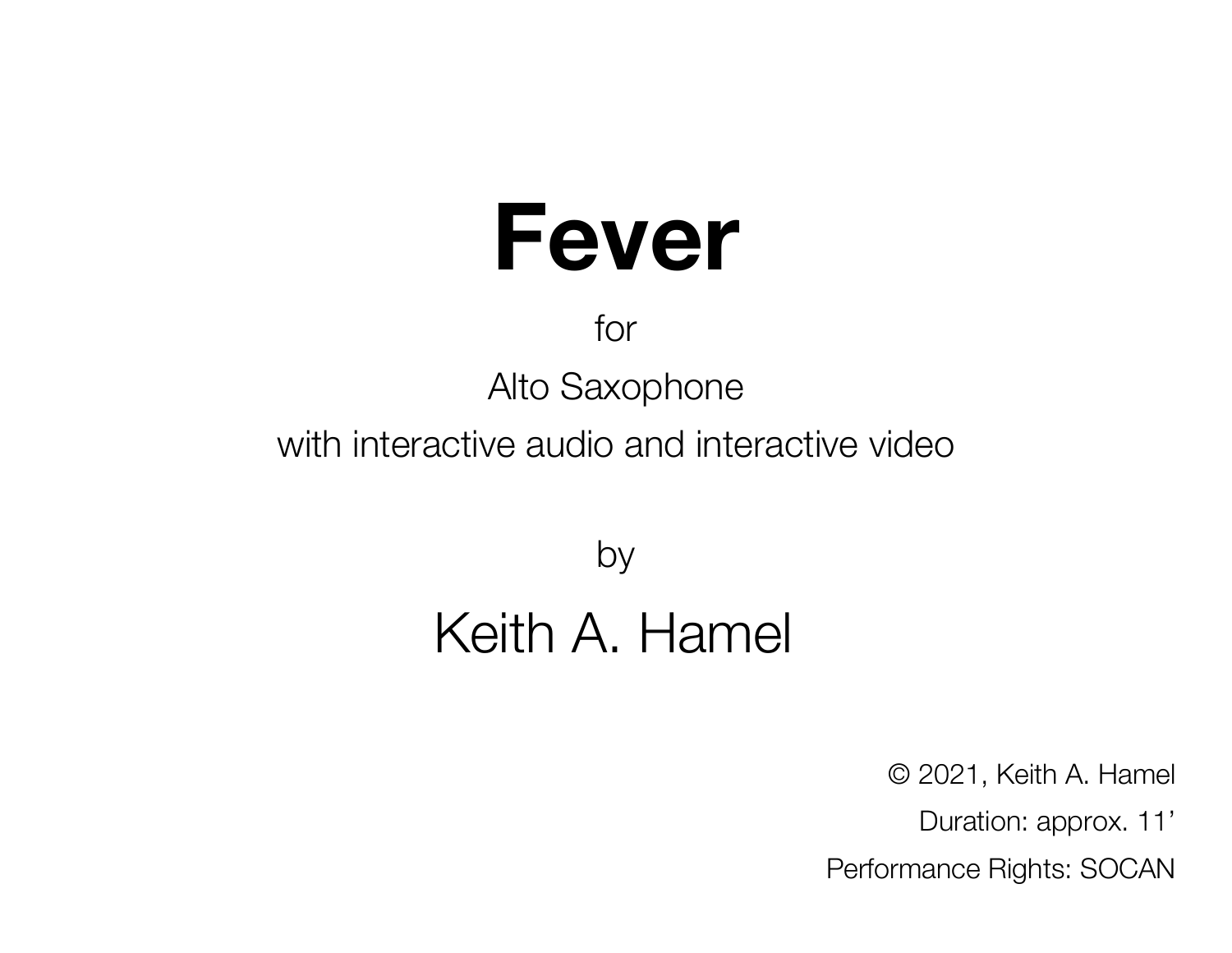#### Written for and dedicated to Jeremy Brown

#### **Performance Notes**

For the long continuous sections, the performer should use circular breathing if possible. If circular breathing is not possible, breaths should be taken in places where they least interrupt the continuous flow of the music.

Each line of music is approximately 10 seconds in duration, although the player is granted a good deal of timing flexibility in performance.

There are no barlines in the music, so accidentals hold for the duration of any beamed group. Cautionary accidentals are sometimes used to clarify this. If no accidental appears before a note it is a natural.

Long held notes have duration bars after them to show the approximate duration of the note. When grace notes appear above or below the duration bar, the grace notes should be played without any break in air flow and the player should returning to the held note immediately after the grace notes. All grace notes should be played as fast as possible.

The performer is encouraged to make long held notes alive and unstable with gradual changes to intonation, timbre and/or volume – even when these are not indicated in the score.

Regular sized notes with slashes across the beams are unmeasured notes – they can be played as rapidly as the player wishes, but it is not necessary to play all groups of unmeasured notes at the same speed. For musical or technical reasons, some gestures may be played faster than others. Rhythms without slashes on their beams should be interpreted at the current metronome marking.

A rest with a fermata over it can be as short or as long as the player feels is musically necessary. Generally, quarter notes rests should be longer than eighth note rests.

Two sections of the composition are indicated with "free improvisation (c 1'30"). For these sections the performer is improvising against the live electronics which is using the recorded saxophone material to create its own improvisation. The live performer should interact freely with this electronic part as if it were an improvised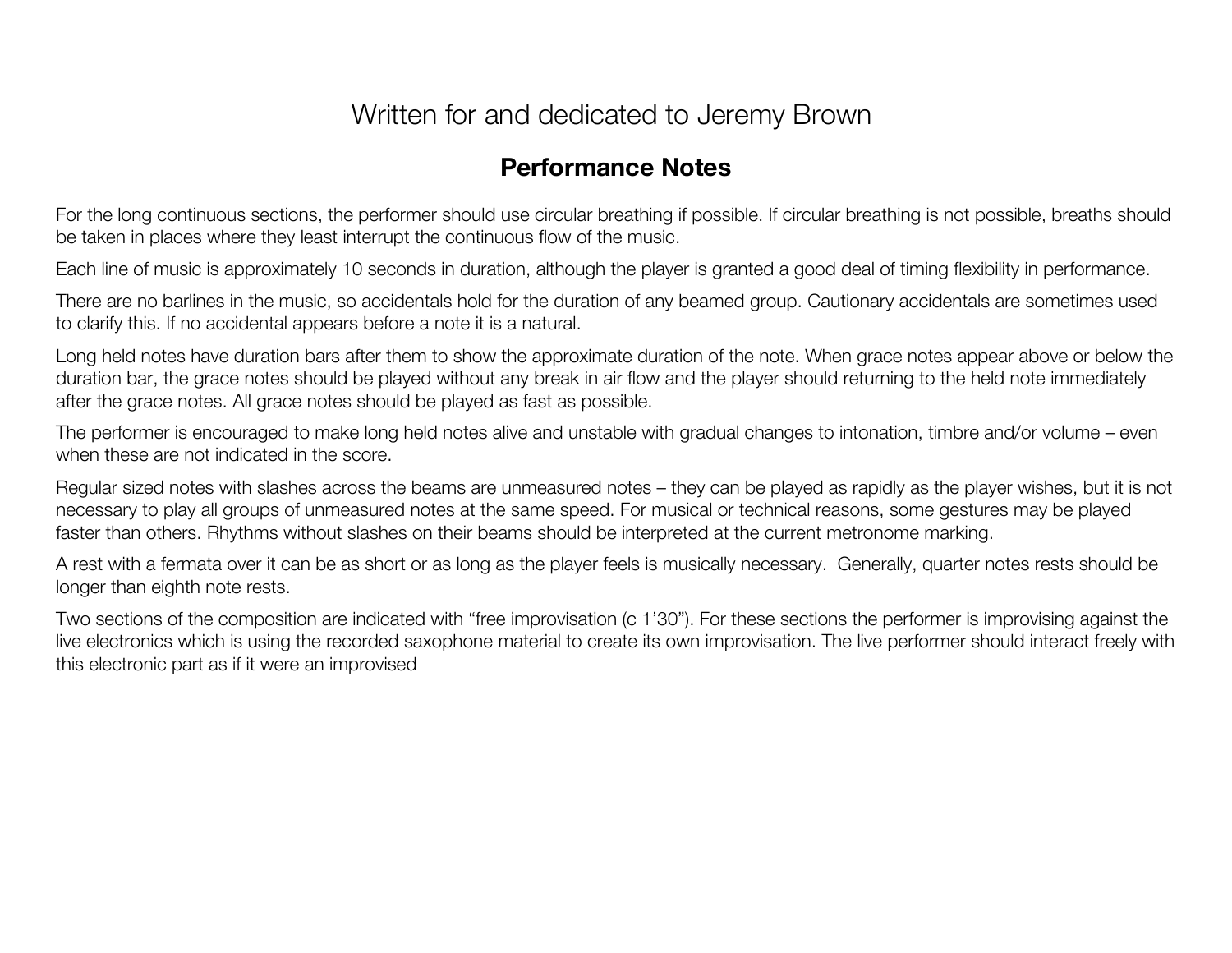

The grace notes are played without any break in air flow and returning to the held note immediately after the grace<br>note. note.

Continue the figure (in this case a three-note trill) for the Continue the figure (in this cas<br>duration of the horizontal line.  $\overline{a}$ 

Use alternate fingersing to create microtonal pitch changes (ie. a timbral trill) with the approximate durations indicated. otonal pitch changes<br>durations indicated.

Begin on the indicated note and improvise with a pitch Begin on the indicated note and improvise with a pite<br>contour similar to the curved line until you reach the<br>destination pitch. destination pitch.<br>' .<br>ا . . . t<br>(



Begin at the indicated pitch and improvise using free rhythms along the curved line until you reach the rnythms along the curved line Until you reach the<br>destination pitch. Glissandi on held notes may be included<br>. in the passage. on held<br> itl you reach the<br>Id notes may be in<mark>c</mark>



F

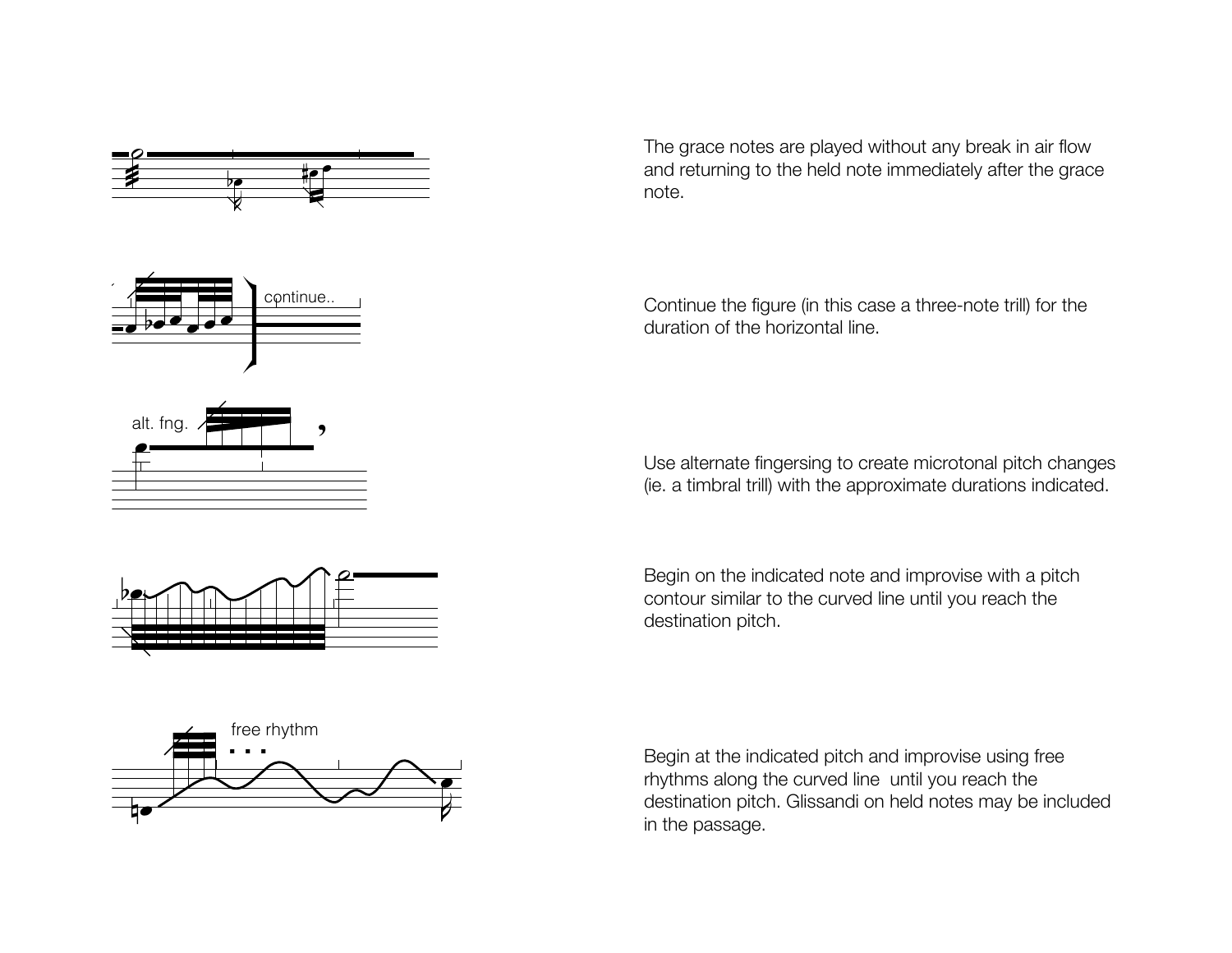

Multiphonics are indicated above the staff; the hairpins indicate the strength of the overtones. Players are free to find a multiphonic above the held note that is timbrally rich.  $\overline{a}$  $\frac{1}{2}$ hor<br>to tl .



Improvise the gestures using the approximate pitches p shown. Rests between gestures are at the discretion of the performer.



Trill but gradually make the tone breather so there is more Trill but gradually make the tone b<br>less pitch and more breath noise.



Improvise an interpretation of the graphic images in any way that feels suitable. Durations, pitches and timbres are completely up to the performer to decide.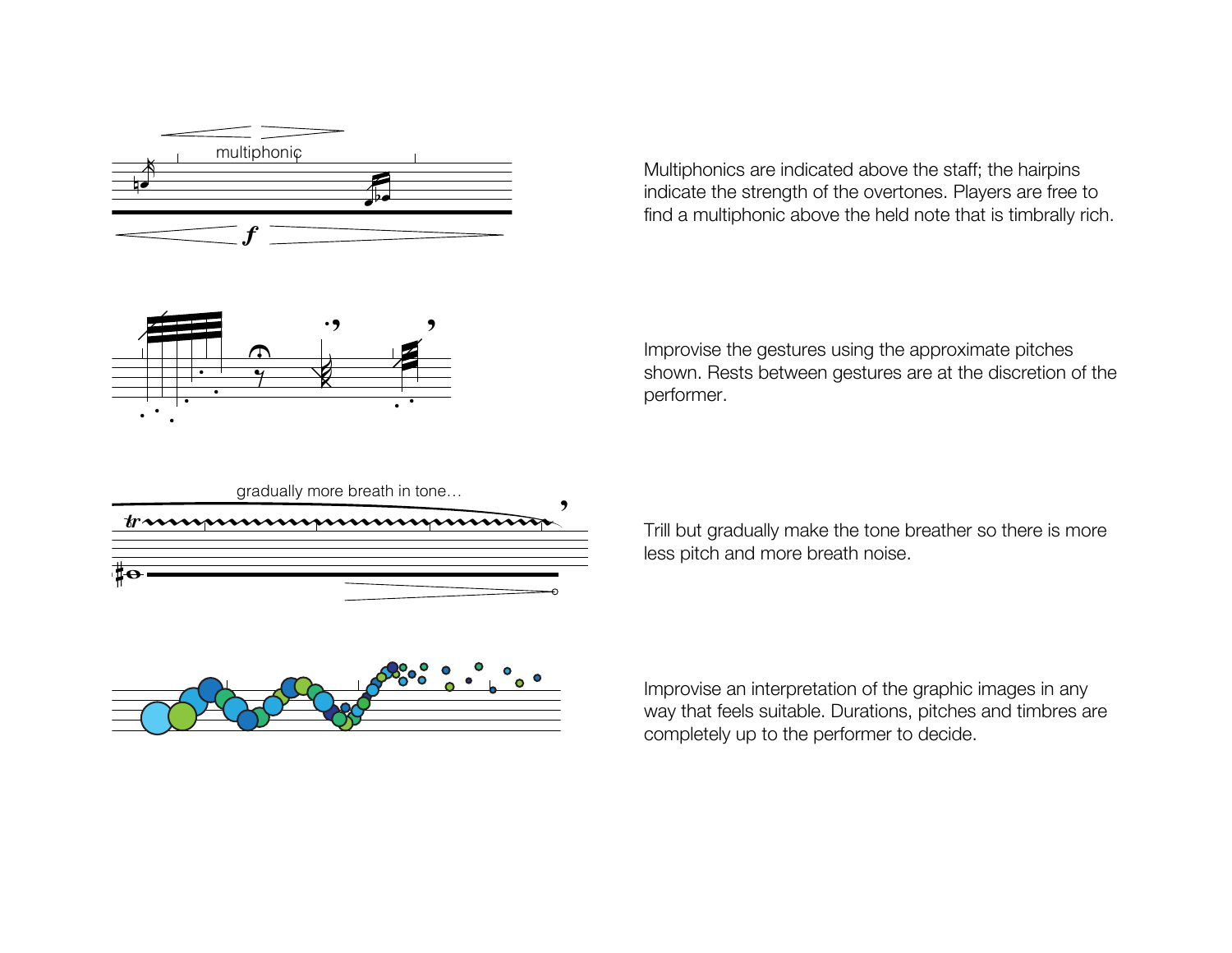## **Fever**

#### **for Jeremy Brown**



 $\boldsymbol{m}\boldsymbol{p}$ 

Keith Hamel





© 2021 Keith A. Hamel

 $m f$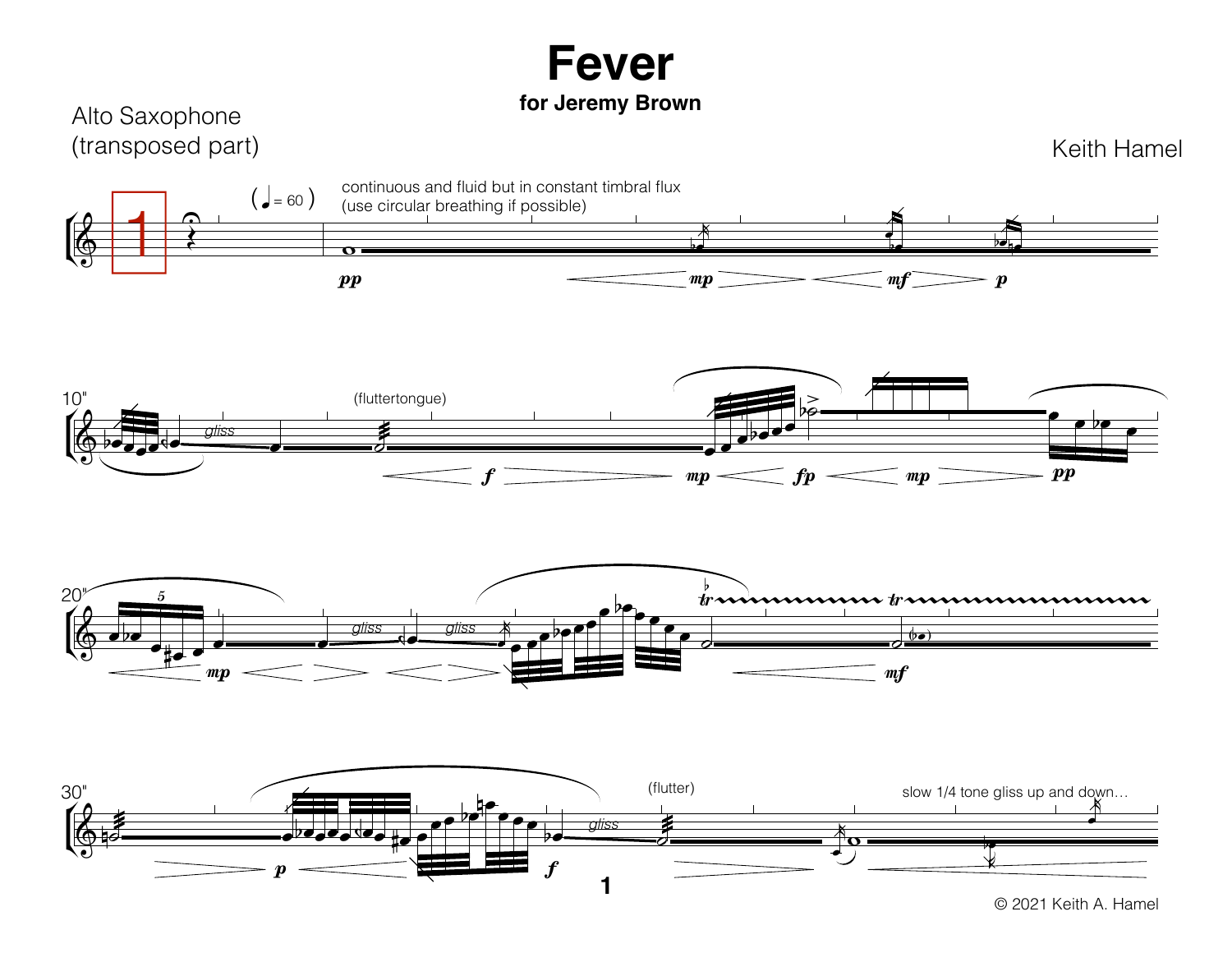







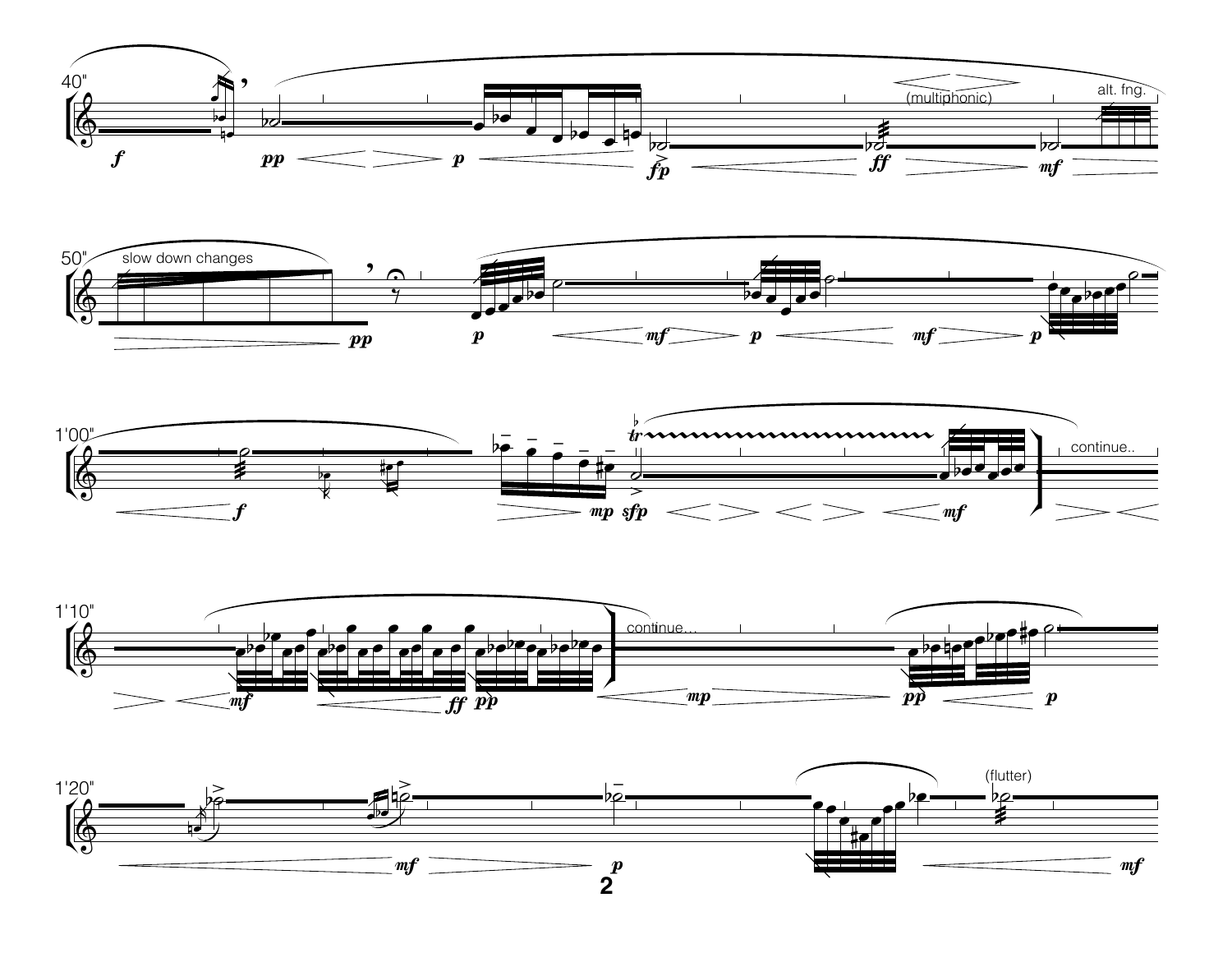









**3**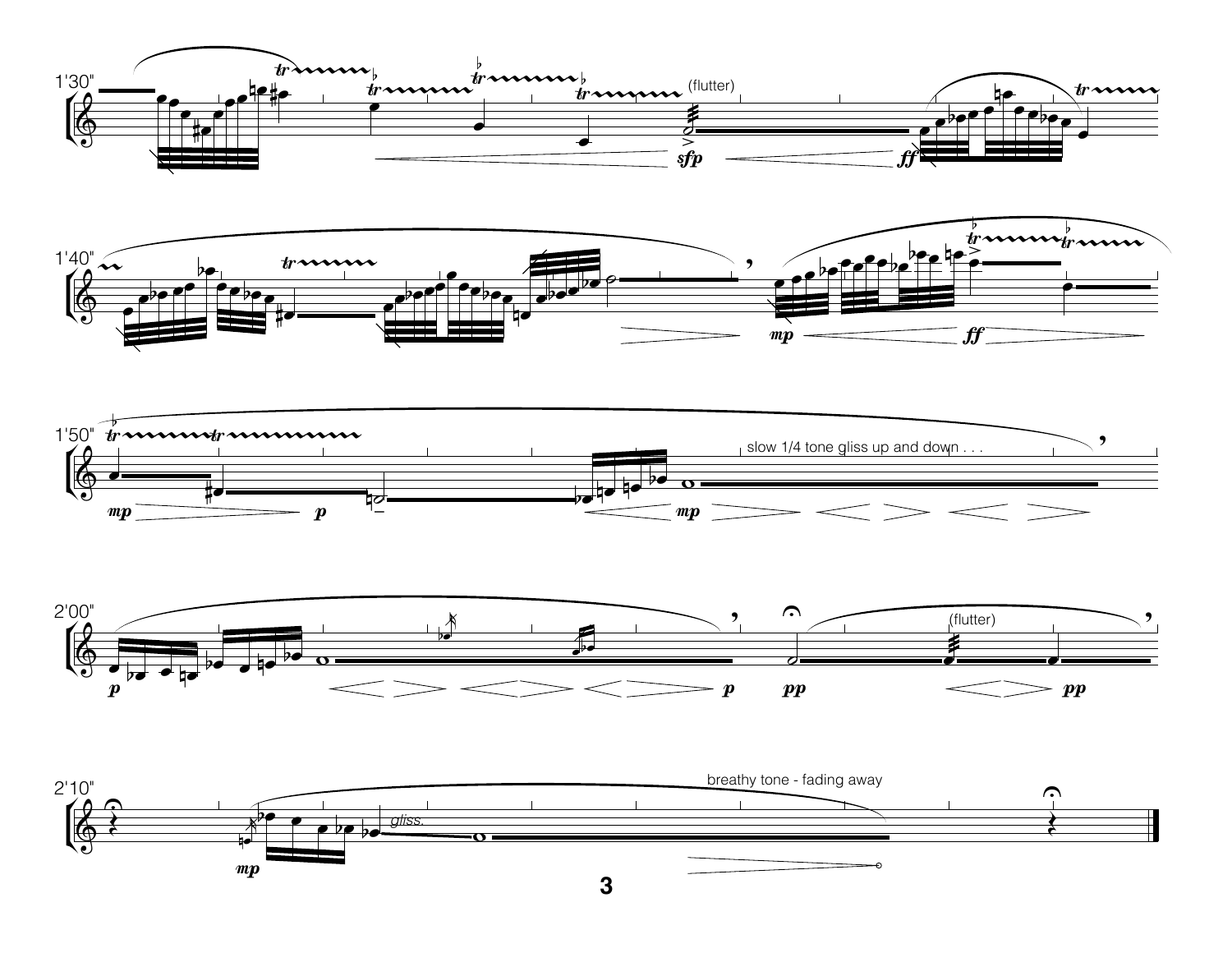Player may elect to do a free improvisation for this entire section.









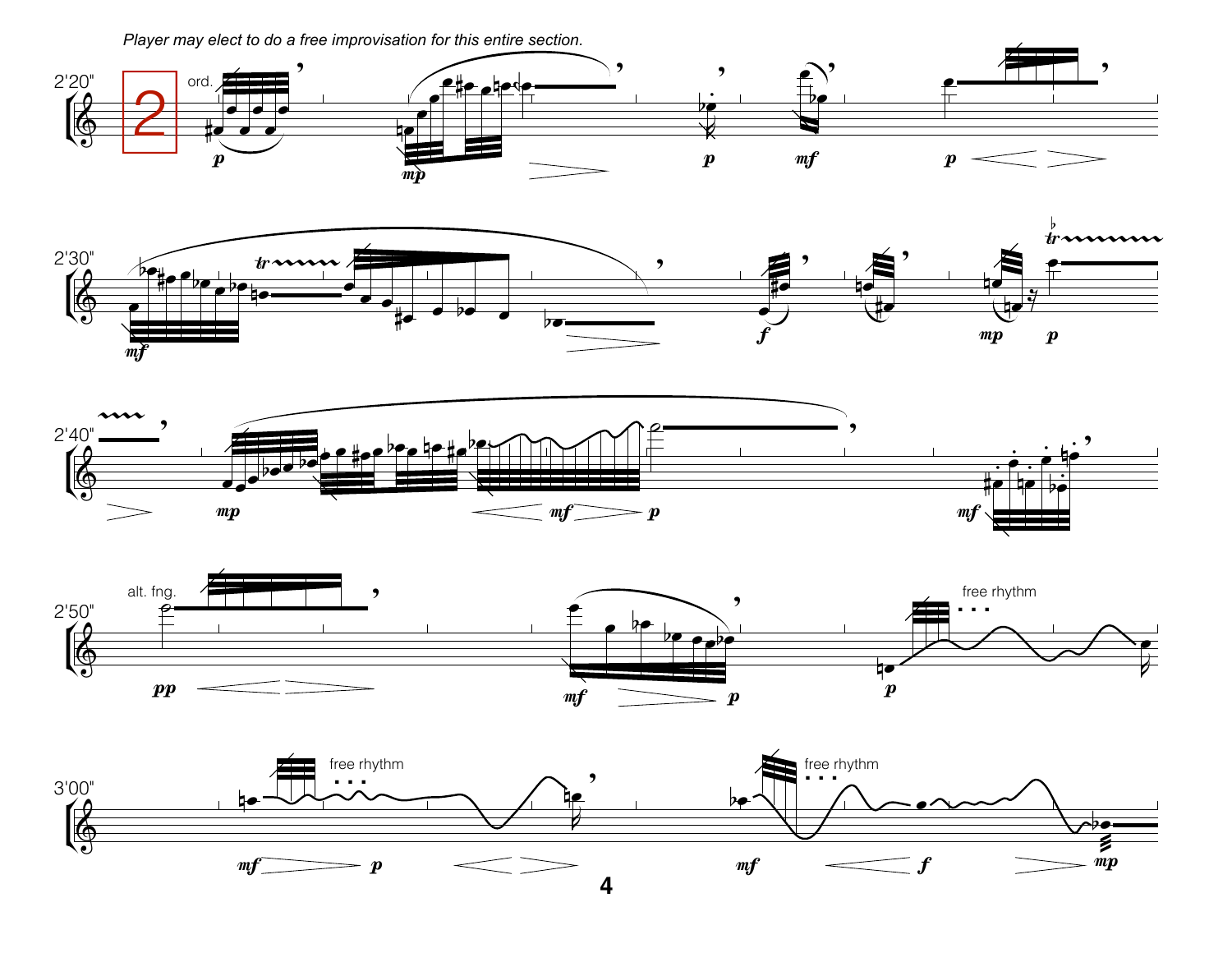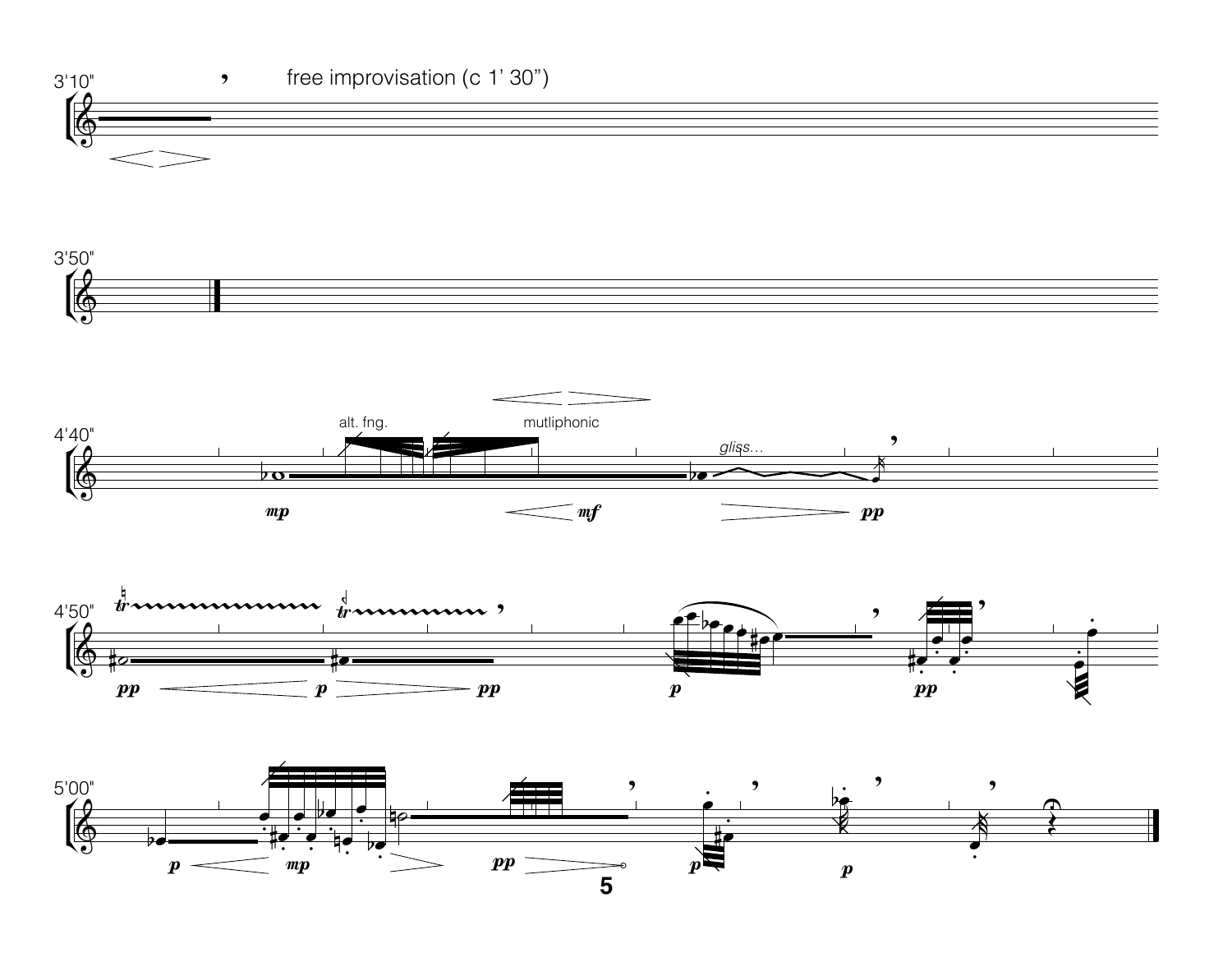







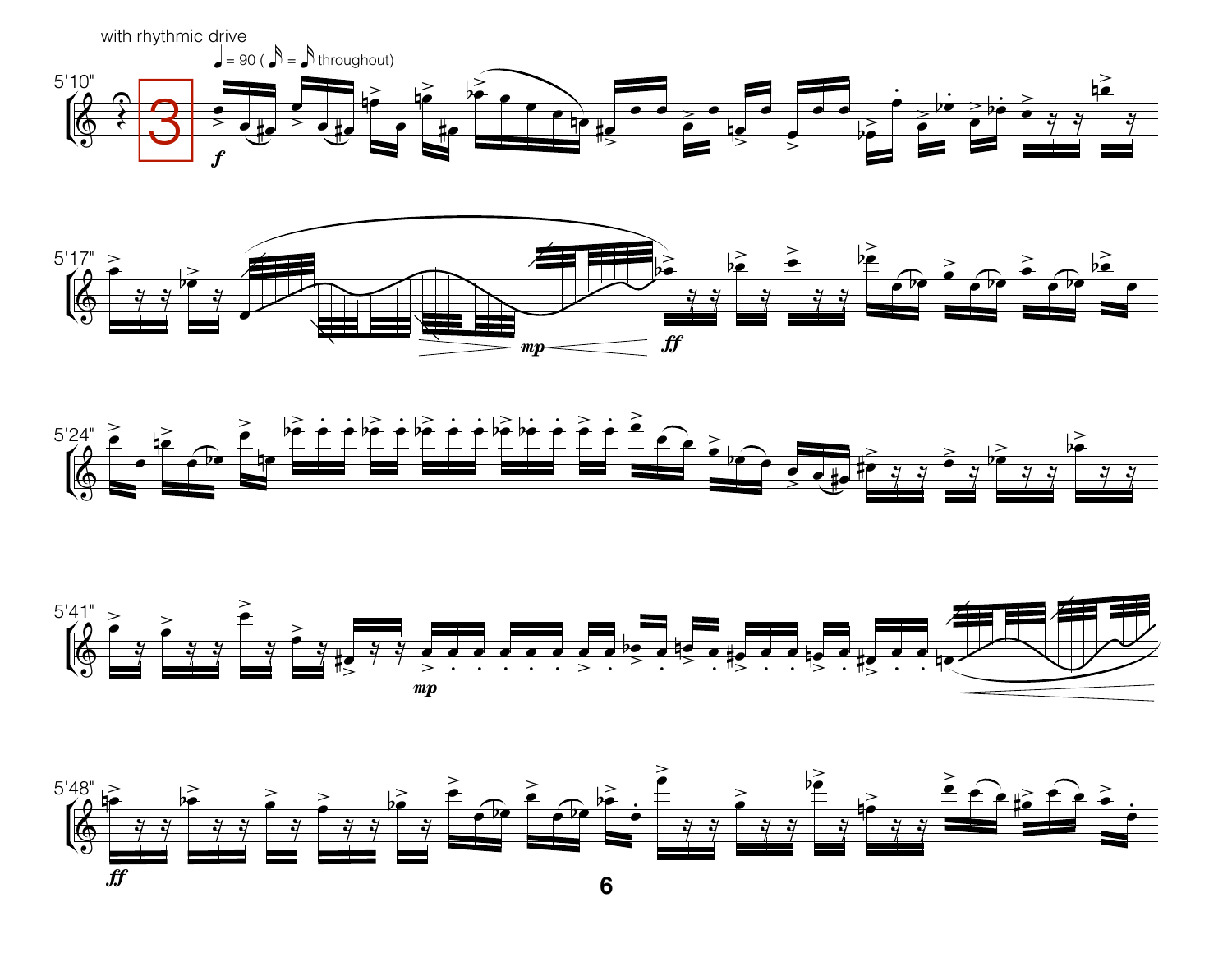







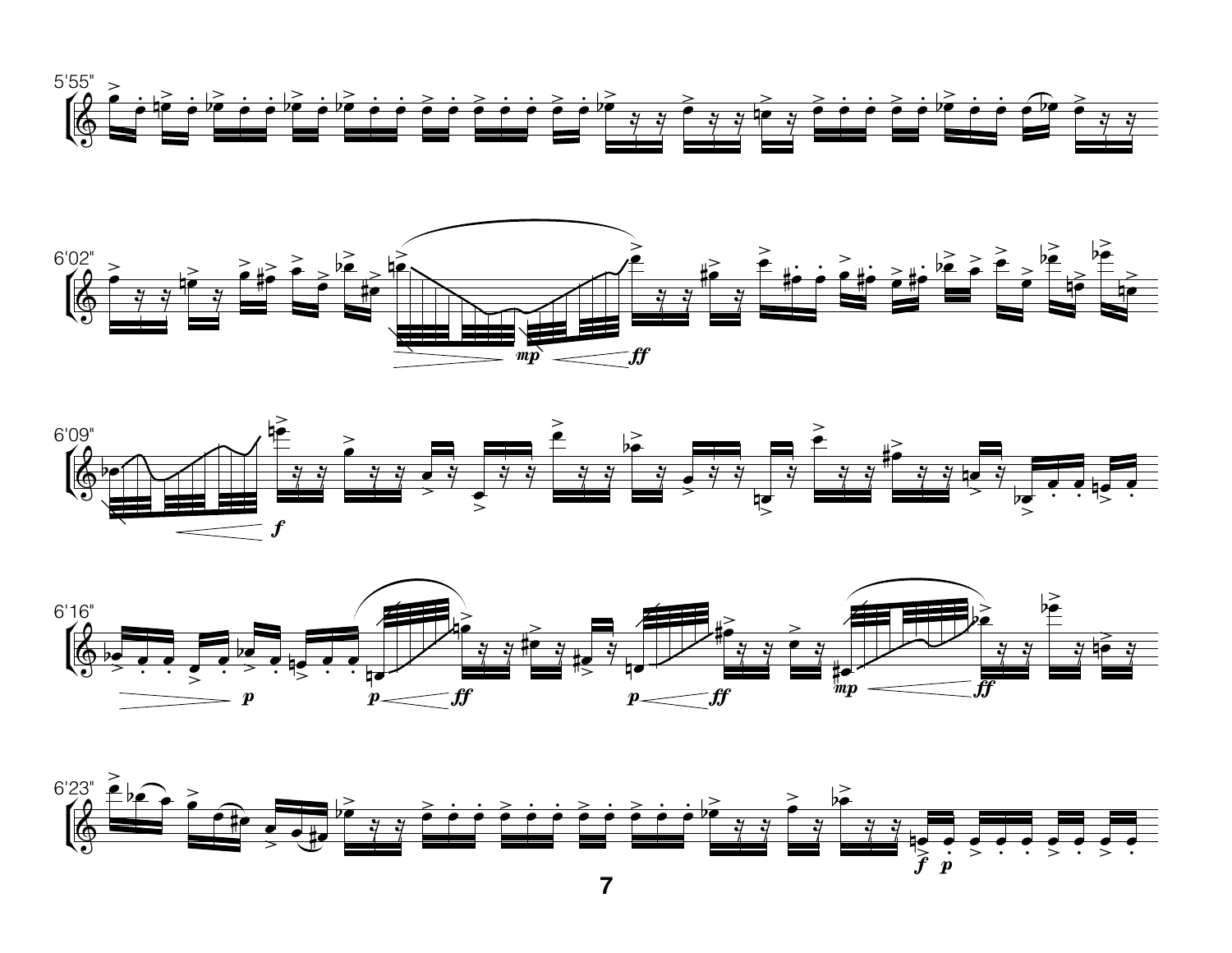





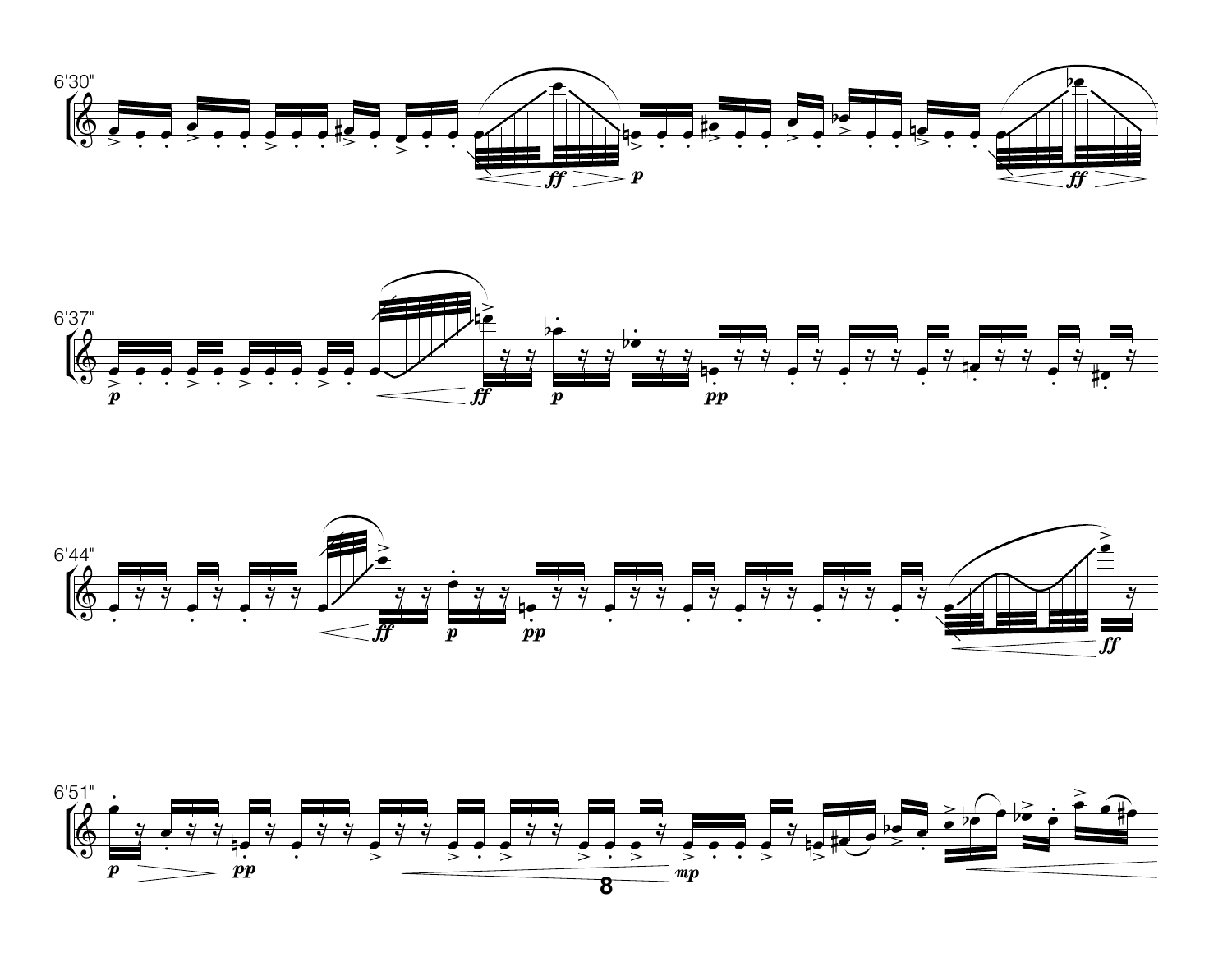





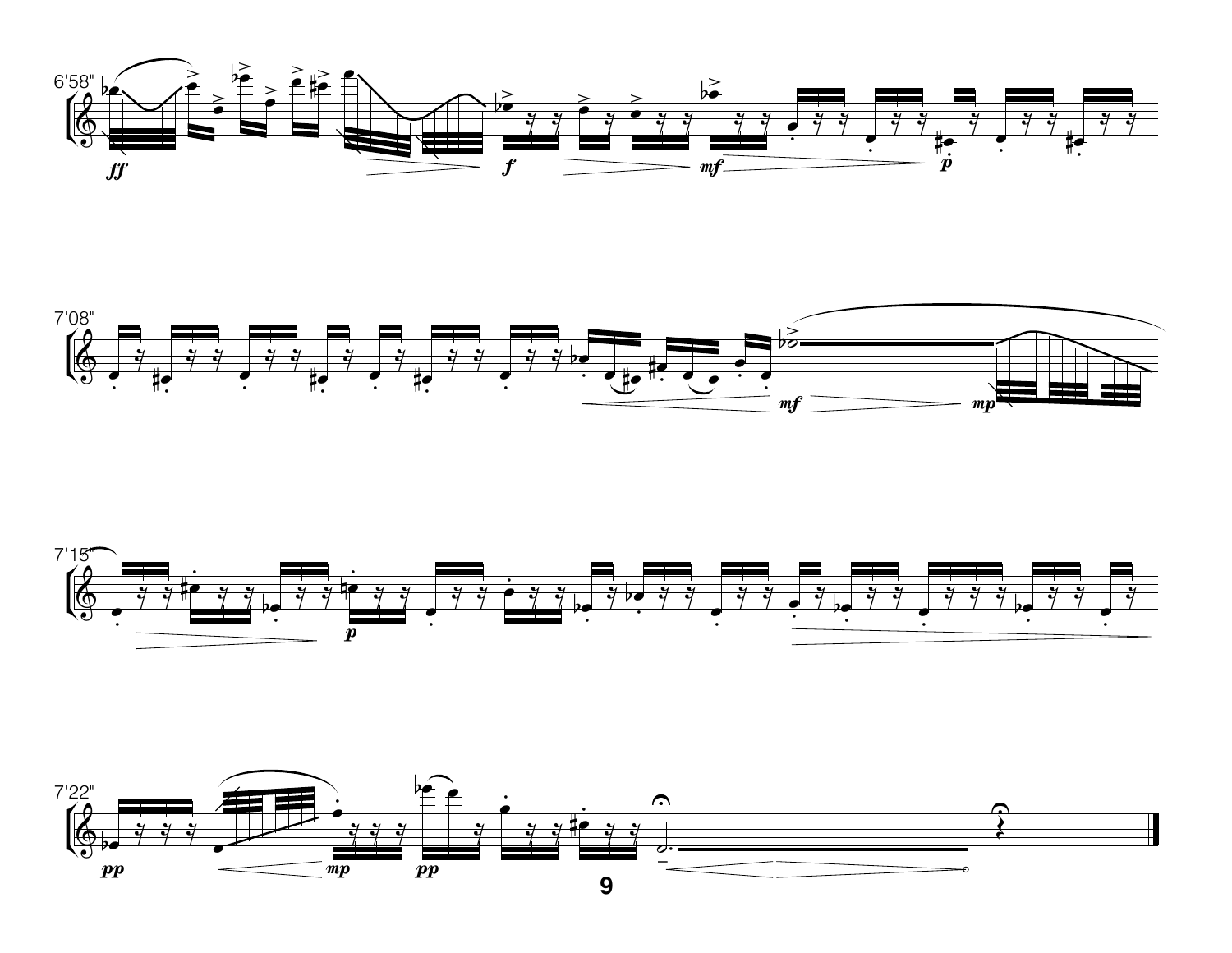





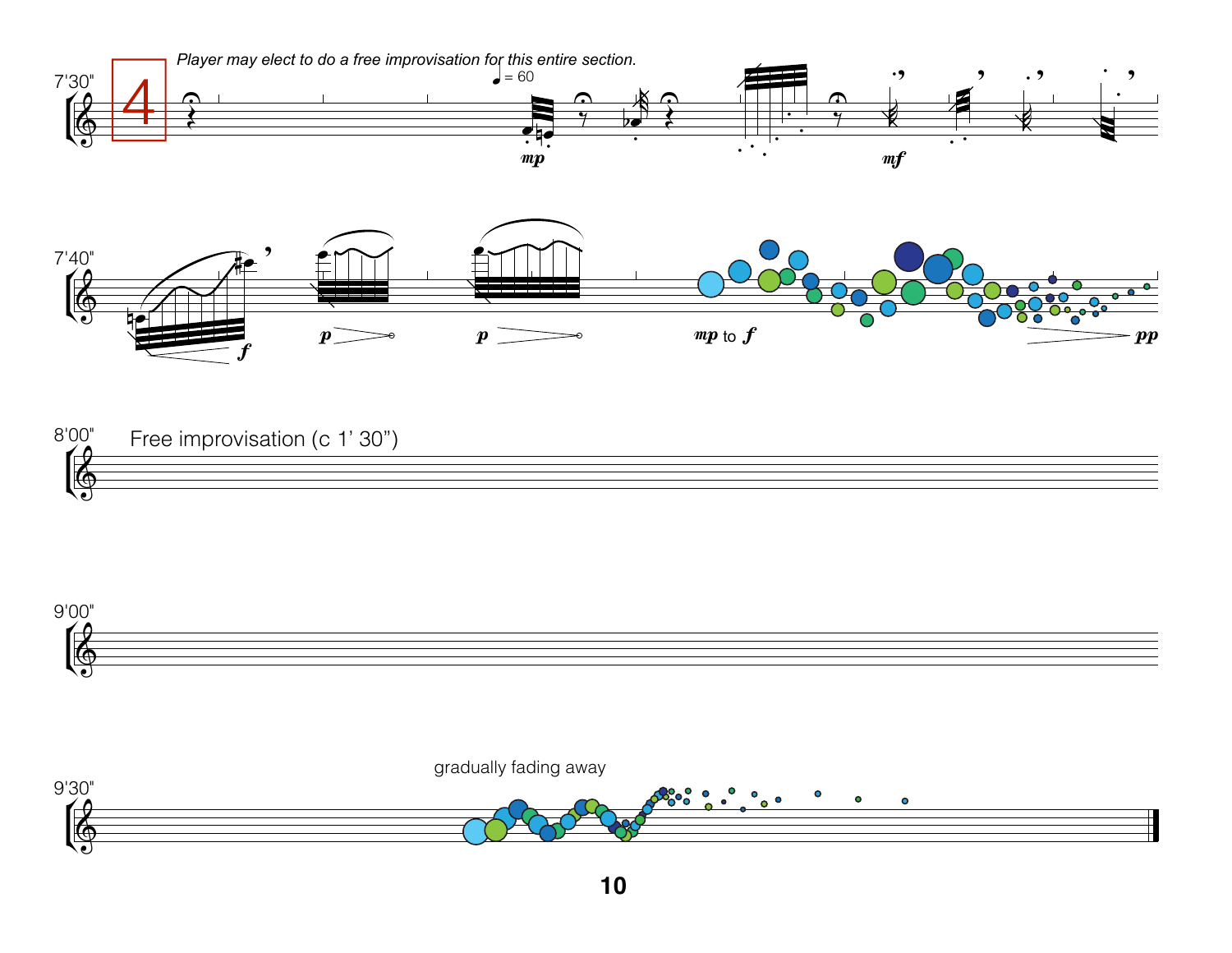







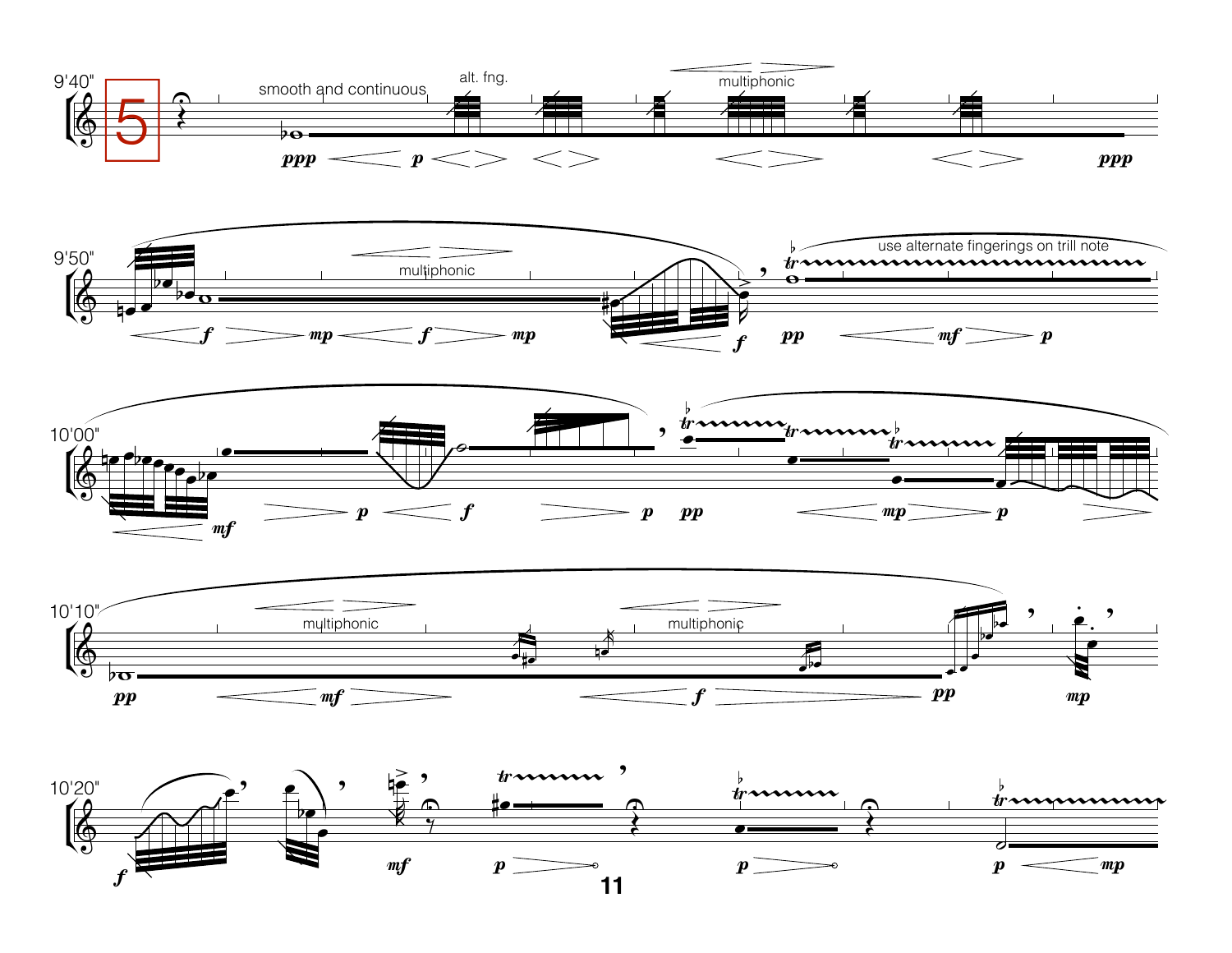